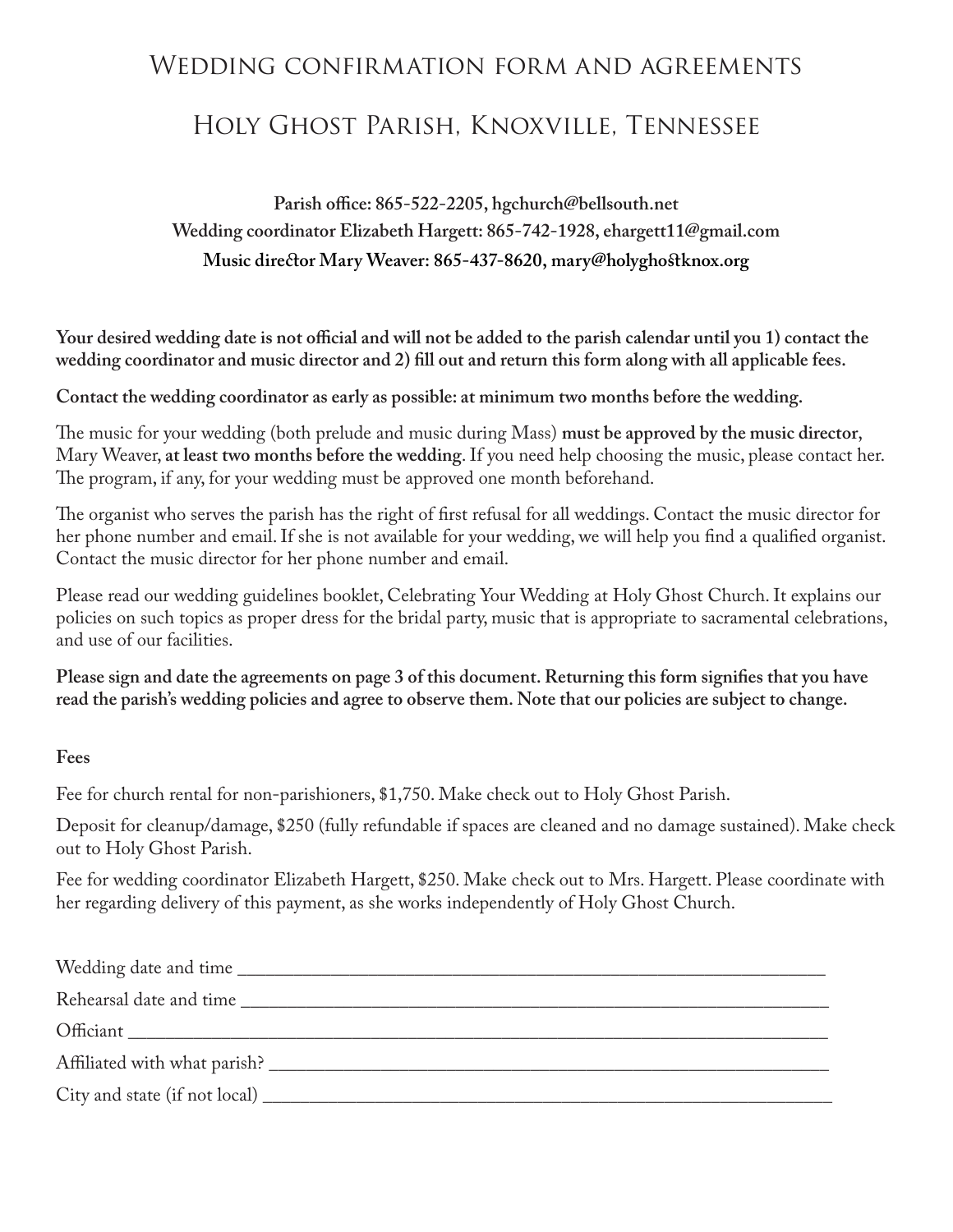## CONTACT INFORMATION

| *Wedding planner or other representative |  |  |
|------------------------------------------|--|--|
|                                          |  |  |
|                                          |  |  |
| Florist                                  |  |  |
|                                          |  |  |
|                                          |  |  |
| Email                                    |  |  |
| *Photographer                            |  |  |
| Name                                     |  |  |
|                                          |  |  |
|                                          |  |  |
| *Videographer                            |  |  |
|                                          |  |  |
|                                          |  |  |
|                                          |  |  |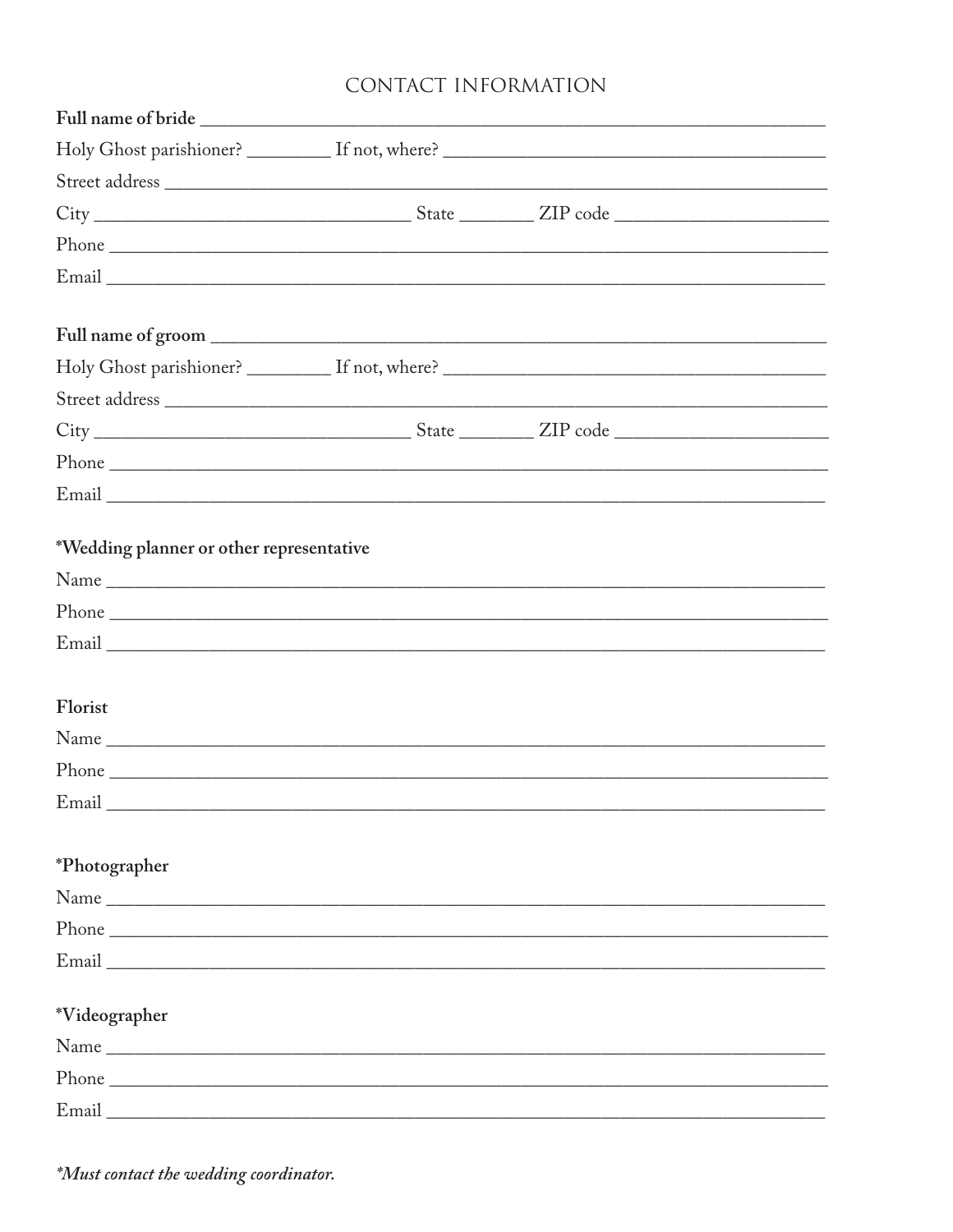#### AGREEMENTS

#### **Couple's copy**

Please read the document *Celebrating Your Wedding at Holy Ghost* and the agreements listed below.

Initial each statement to indicate that you have read the document named above, understand Holy Ghost's policies, and agree to abide by them.

I \_\_\_\_\_\_\_\_ understand that the clothing worn by the bride and her attendants must be suitably modest and that the parish does not permit members of the bridal party to wear gowns that are low-cut, backless, or strapless.

I \_\_\_\_\_\_\_\_ understand that cross-dressing by members of the bridal party is not permitted. Furthermore, only biological women may serve as bridesmaids; only biological men may serve as groomsmen.

I \_\_\_\_\_\_\_\_ understand that the number of attendants is limited to 16, including bridesmaids, the maid of honor, the best man, and the groomsmen.

I \_\_\_\_\_\_ agree to pay all appropriate fees to the parish, the organist and cantor (if any), and wedding coordinator by the due dates specified in the parish's wedding guidelines.

I \_\_\_\_\_\_\_\_ understand that the music chosen for my/our wedding, including the prelude, must be approved by the music director no later than two months before the wedding date and that secular music (including but not limited to pop, country, opera, and show-tunes) and pre-recorded music of any kind are not permitted. If a wedding program/handout will be provided, it must be approved by the music director at least one month before the wedding.

I \_\_\_\_\_\_\_\_ understand that Hyunju Lee, the organist, has the right of first refusal for all weddings and that if she is unavilable, the music director will provide names of other qualified organists if desired.

I \_\_\_\_\_\_\_\_ understand that the use of flash photography is not permitted during the wedding and that photographers may not go beyond the church's altar rail.

I \_\_\_\_\_\_\_\_ understand that the consumption of alcohol is not permitted on the grounds of the church and agree that the entire wedding party will abide by this restriction.

I \_\_\_\_\_\_\_\_ understand that the use of aisle runners, rice, birdseed, flower petals, bubbles, and balloons—inside or outside the church—is not permitted.

I \_\_\_\_\_\_\_\_ understand that the bride and groom are responsible for securing the property of members of the bridal party and that Holy Ghost Church assumes no risk for lost or stolen property.

I \_\_\_\_\_\_\_\_ understand that the wedding party is responsible for cleaning up the parts of the building that were used and that our \$250 security deposit is refundable only if the church is cleaned and no damage is sustained.

I \_\_\_\_\_\_\_\_ understand that the pastor of Holy Ghost must approve any celebrant who is not with the Diocese of Knoxville and that any visiting clergyman must have a letter of good standing from his diocese.

\_\_\_\_\_\_\_\_\_\_\_\_\_\_\_\_\_\_\_\_\_\_\_\_\_\_\_\_\_\_\_\_\_\_\_\_\_\_\_\_\_\_\_\_\_\_\_\_\_\_\_\_\_\_\_\_\_ Full name (please print)

\_\_\_\_\_\_\_\_\_\_\_\_\_\_\_\_\_\_\_\_\_\_\_\_\_\_\_\_\_\_\_\_\_\_\_\_\_\_\_\_\_\_\_\_\_\_\_\_\_\_\_\_\_\_\_\_\_ Full name (please sign)

\_\_\_\_\_\_\_\_\_\_\_\_\_\_\_\_\_\_\_\_\_\_\_\_\_\_\_\_\_\_\_\_\_\_\_\_\_\_\_\_\_\_\_\_\_\_\_\_\_\_\_\_\_\_\_\_\_ Date

Updated 11-8-21